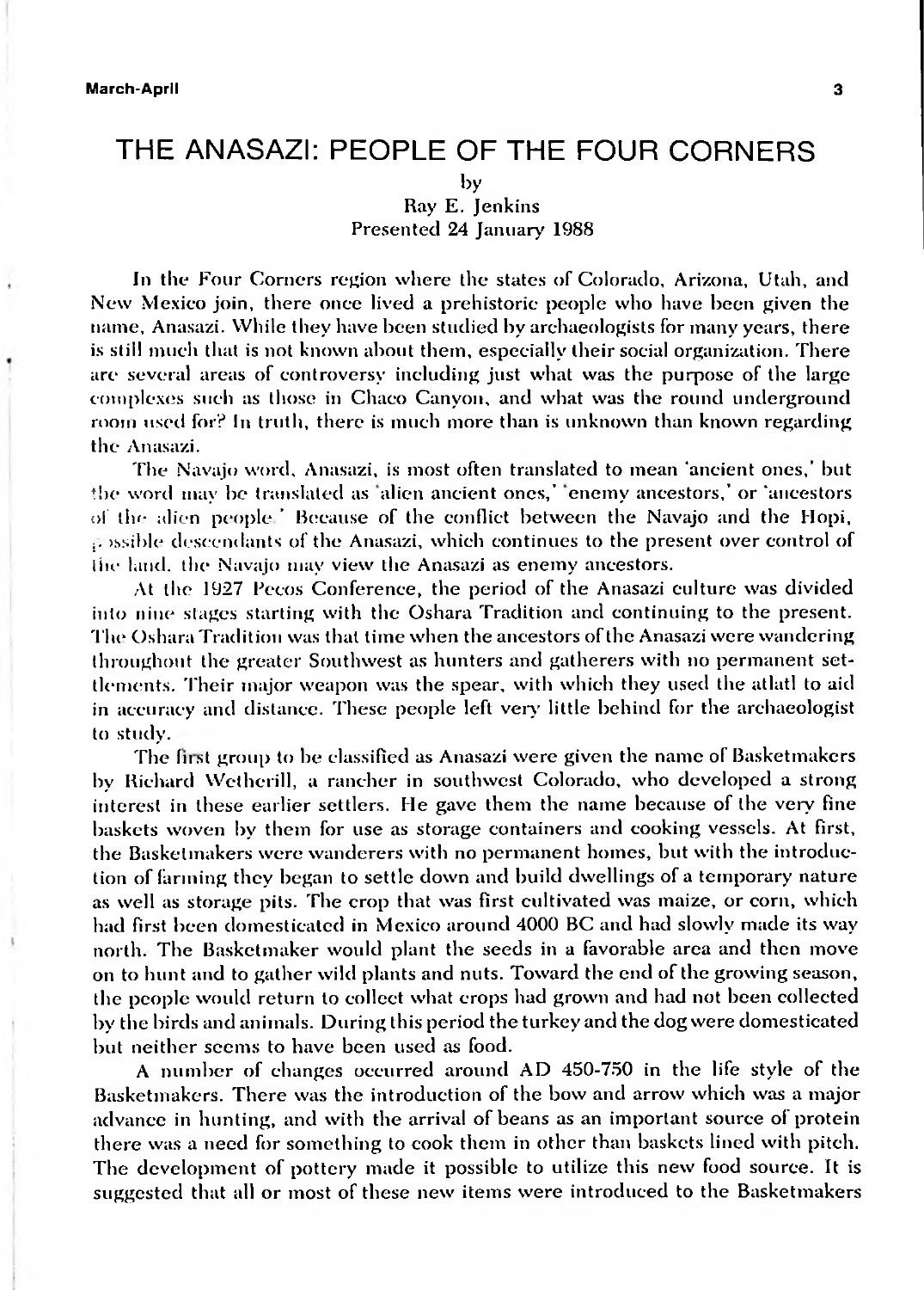

Pit House, Step House; Mesa Verde National Park

by neighbors to the south. Some authorities have suggested that the additional protein may have stimulated the population into a cultural leap forward.

As the importance of farming increased, the people were forced to remain in the areas near their fields and to build more permanent housing. The dwelling that came about was the pithouse which was dug about twenty-four inches into the ground, after which a framework of poles was placed over the pit and covered with soil to provide walls and roof. The house was entered through an antechamber, and the main room was divided into cooking and other areas. It was a single-family dwelling with food storage pits sometimes separated from the house. The depth of the house into the ground put it below the frost line and provided superior thermal qualities. Over the period of time, the size of the pithouse grew and certain changes included a roof entrance.

Fire was a major threat to the pithouse and its occupants, and most of those that have been excavated have been burned. There is the possibility that there was a custom or ritual that required the house to be burned if someone died in the house; the Navajo have a similar custom. If someone dies in the hogan, no one will live in it again.

Another change that fooled archaeologists for a while was the discovery of skulls that had a diffl'erent shape from those examined previously. It was thought that a new group of people had moved into the area until someone suggested that the use of a hard cradleboard had flattened out the back of the childrens' heads causing a wider skull. This was also the time of the introduction of cotton, the full-groved axe,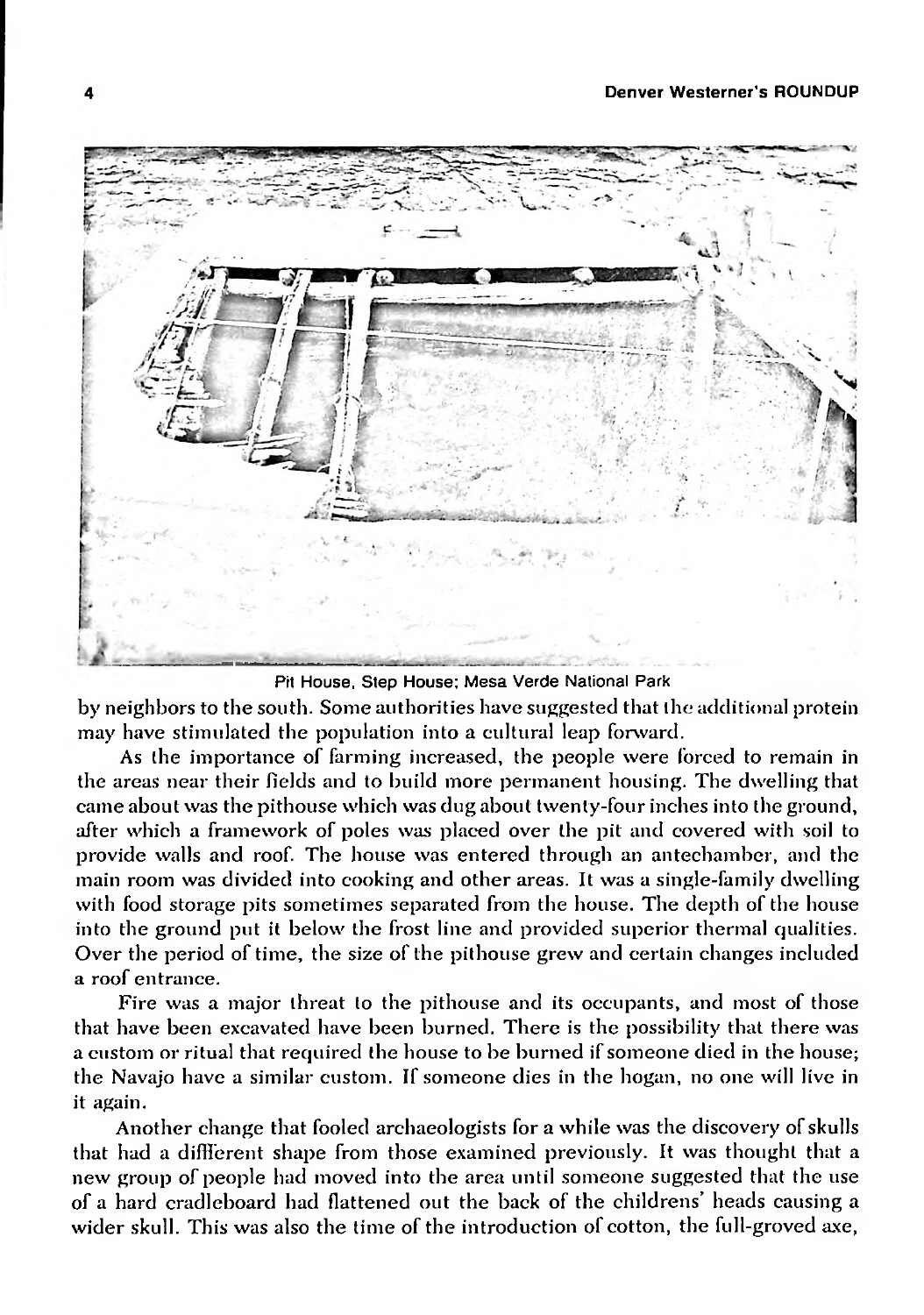and the corrugated pot which was a better conductor of heat than a pot that was smooth on both sides. While crops were providing more and more of their food, they were still hunters and gatherers with uncultivated plants contributing a large percentage of their vegetal food. One of those plant was the yucca which furnished food along with soap and materials for sandals.

As a result of these numerous changes in their life style, the Anasazi advanced into what is called the Pueblo period. The pithouse was dug deeper with the antechamber becoming the ventilator and the banquette above the ventilator being enlarged to form a recess which residted in a keyhole shape for the room. The above-ground storage rooms became living areas during the warmer times of the year, and the underground round rooms developed other uses. Stephen Lekson spoke of these rooms at Chaco. He said, "In my opinion, almost all the 'Kivas' at Chaco Canyon were simply elements of domestic building, one room of several (together with rectangular living rooms and storage rooms) making up a 'home' or the basic unit of domestic building." *(Croat Pueblo Architecture ofChaco Canyon, yictc Mexico, p. 6).* It is just possible that this was the role played by these rooms in most cases. The fact that there is a sipapu or "spirit entrance" hole in the floor of some of these round rooms has resulted in the room being considered to be religious m nature. A future archaeologist studying a modern dining room and finding a straw inlaid cross and a retablo of the Holy Family on the walls might be just as easily misled. The underground rooms are easy to heat in cold weather, and all seem to have hearths, but many of the large rooms above ground show no evidence of fires. A Ute once staled that the body heat from six men had made an underground round room comfortable on a cool day. There is also the belief that these rooms were used at times for the exchange and redistribution of goods. There might have been a number of uses that were not religious in nature.

There are instances where rooms above ground seem to have been designed to increase warmth. At Chimney Rock near Pagosa Springs, Colorado, some rooms were massed to increase the insulation factor. At Chaco Canyon the round rooms above ground often had a square wall built around them, and the space between the two rooms was filled with soil for support and for insulation. It is also interesting that none of the round rooms had a sipapu in the floor.

Two other architectural features for which there seems to be no answer as to their purpose are the T-shaped doorway and the tri-wall structure. The greatest concentration ofT-shaped doorways is found at Chaco Canyon and Mesa Verde with the second largest concentration in the Mexican state of Chihuahua. Often at Chaco these doors open onto a plaza or onto the roof of an elevated round room. At one time, the explanation for the shape of the door was that it made entering the room easier if one had a load on his back, but as of now, no-one has come up with a reason for the shape based on archaeological evidence. The tri-wall structure is located in several areas including Chaco Canyon and Aztec Ruins. It might have served a religious purpose, but again there is no definite answer as to its use.

Beginning in some areas around AD 1000, there was a growth of population that was coupled with a more sedentary life style. This resulted in the development of larger communities. Farming had become a full-time occupation with the Anasazi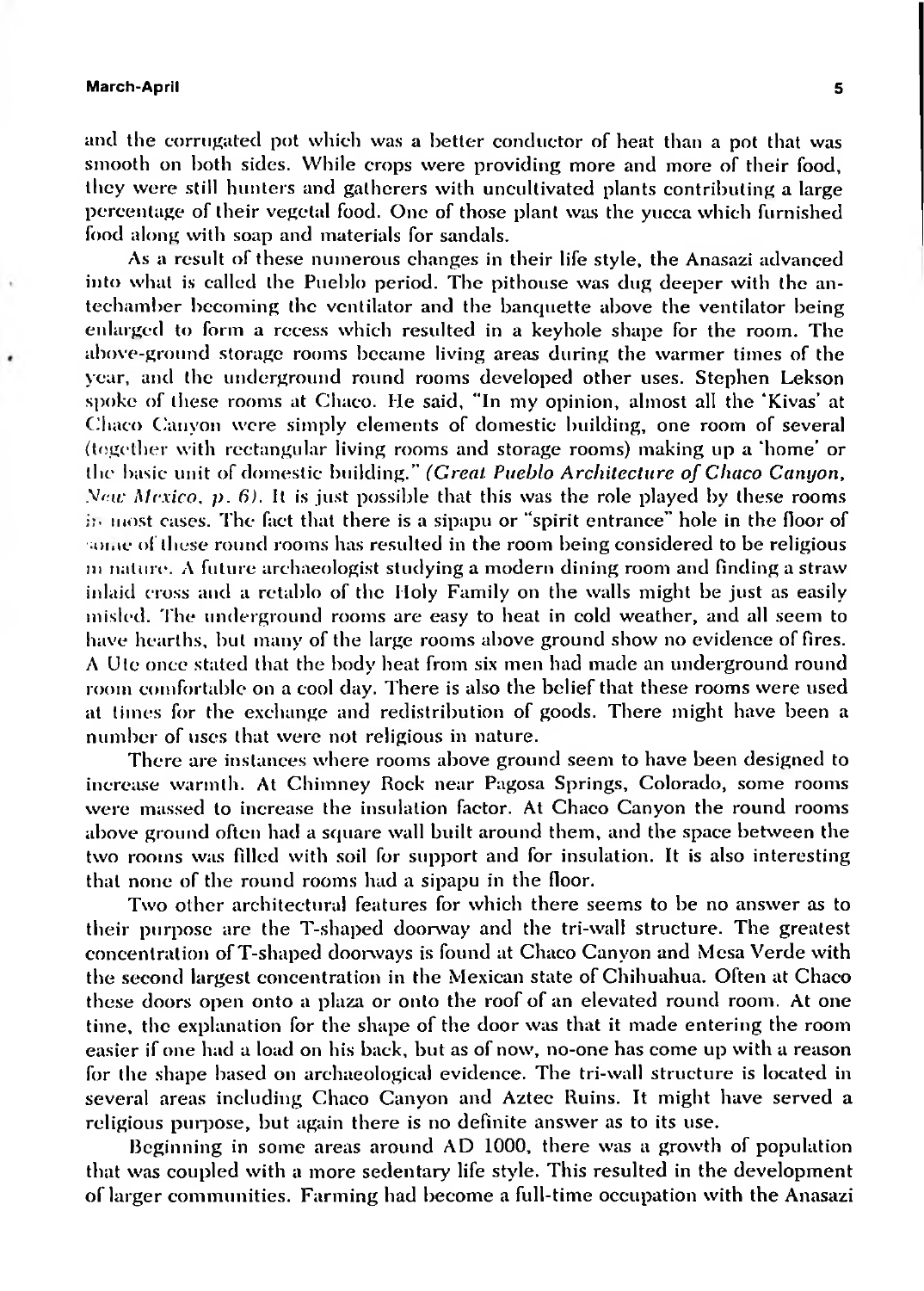#### **6 Denver Westerner's ROUNDUP**

constructing checkdams and water-control devices in an attempt to increase yields of corn, squash and beans. This new development reached its greatest heights in the San Juan Basin and is known as the Chaco Phenomenon. Nothing shows this better than the Chacoan art which became the norm for the Anasazi world, and both pottery and turquoise jewelry were outstanding.

**i • </ <sup>z</sup> \* '8 -1** *- i* **11**  $\mathbf{v} = \mathbf{v} \times \mathbf{y}$ *'-.J*

Long House, Mesa Verde National Park

In the Chaco region, where 2528 archaeological sites have been inventoried and twenty-seven have been excavated or tested, there are still many questions regarding the lives of the people who lived there. They built a road system of over three hundred miles, and yet they had no wheeled vehicles or draft animals to use the roads. There are steps leading out of Chaco Canyon that connect with the roads which run straight with no curves, and which have curbs in some sections. They were from twenty-five to forty feet wide and they connected the smaller settlements now known as outliers. Two examples of these towns were Aztec in New Mexico and Chimney Rock in Colorado. It is thought that the roads served an economic purpose by bringing crops to Chaco for distribution to communities that had experienced a crop failure. There could also have been a ceremonial purpose with people coming to celebrate a special event with specific rituals. It is possible that the large complexes were used for religious purposes or for distribution of food and not as living quarters for a year-round population.

Complexes such as Pueblo Bonito show careful planning and several stages of construction. There are over 1,000,000 dressed stones used in Pueblo Bonito with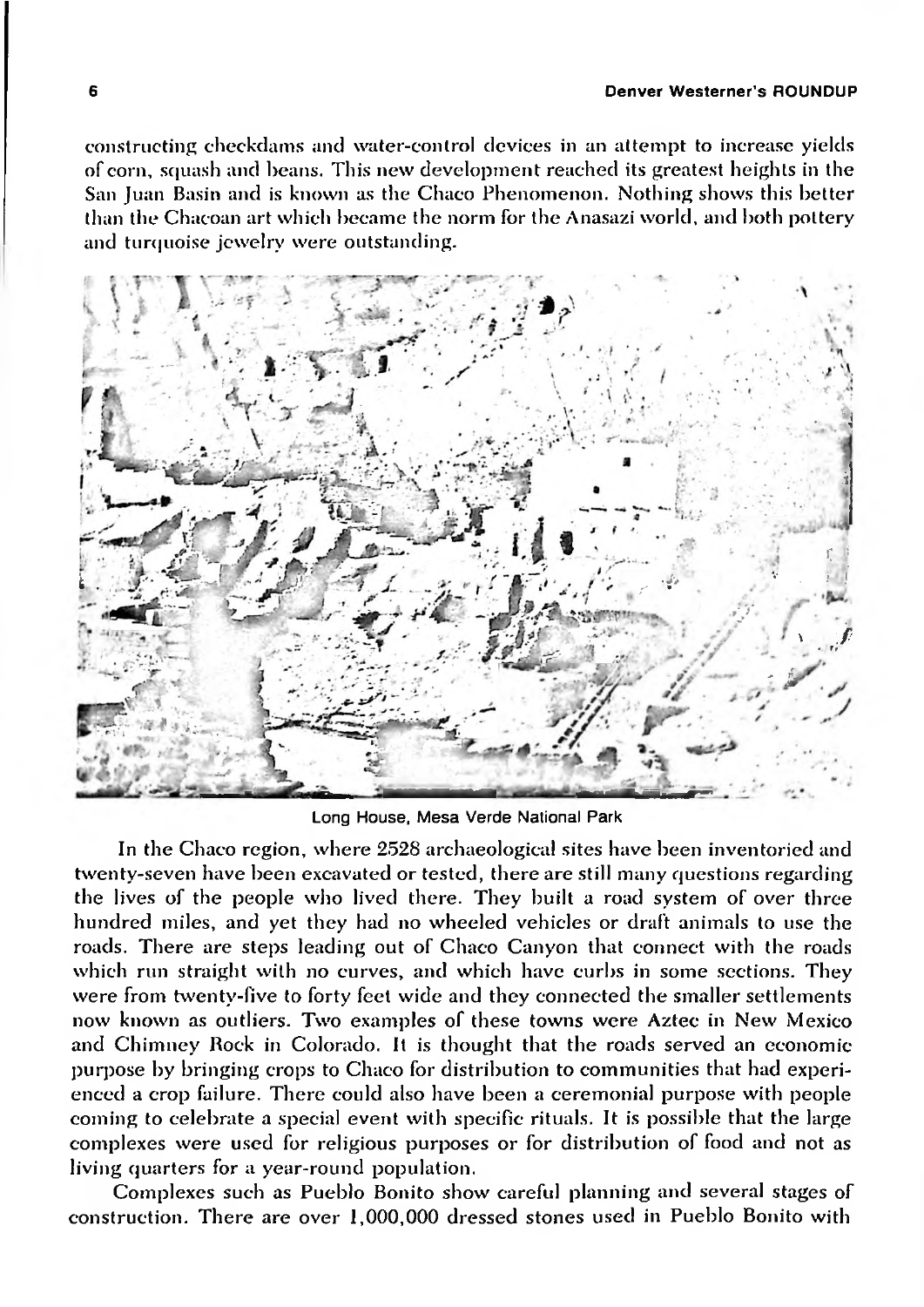many of the rooms being twice the size of rooms in other buildings. The complex faces south to take advantage of passive solar heating and contains one-half of all the corner windows and doors found in all the buildings. One of the corner windows could have been used to predict the winter soltice. It may have been used alone with the Sun Dagger located on Fajada Butte in Chaco Canyon. The construction of Pueblo Bonito is superior to any construction at Mesa Verde, and this is very easy to see by studying the construction of the rear wall.

The farmers in Chaco depended on runoff and not on streams to provide the water that was necessary for their crops. On top of the canyon, the water was channeled into specific runoff areas and directed down into the canyon where irrigation systems delivered it to the fields. As to the amount of water available in runoff, a one-hour summer storm has produced 540,000 gallons from one small side canyon. There is the distinct possibility that this runoff created problems at times and a large amount of the water was lost for irrigation purposes.

The society that developed in Chaco Canyon was extremely complicated and ii.-hided a possible three-level hierarchy. There is much that will never be known about their social organization. One question is why the small villages were located  $\ddot{\mathrm{d}}_3$ : the south side of the canyon and the large complexes on the north side? There is not really much of a comparison between the modern Pueblo society and that society that developed in Chaco. Gregory L. Steward stated that "Similarities between modern Pueblo and the Anasazi are mainly the result of similar adaptations to similar environments." *(Proceedings of the Anasazi Symposium, 1981, p.157).*

*A* second area of Anasazi concentration was in the area around Mesa Verde. While it is estimated that over 30,000 Anasazi lived in the Montezuma Valley at the peak of population, only about 3500 lived on the mesa. Recent archaeological studies done in connection with the damming of the Dolores River have produced a comprehensive view of the total area.

No archaic or Basketmaker If ruins have been discovered on the mesa, probably as the result of people moving around, building on top of previous sites, and even reusing materials. Examples of the pithouse are found both on top of the mesa and in the caves used again in the Pueblo period. Several pithouses were excavated in Step House by the Park Service, and they also did a reconstruction. On top of the mesa, Badger House was opened to the public in the summer of 1987, and a number of other pithouses of special interest are located there.

On the mesa top more than one thousand checkdams were used to slow the runoff and to develop small plots for farming. Water was also stored in reservoirs such as Mummy Lake and two others that have been located. Long irrigation ditches were constructed to carry water to the fields and these ancient people seemed to understand that by slowing the runoffsome of the water was able to percolate down through the sandstone and emerge as seeps or springs in the cliff dwelling areas.

The period of AD 1100-1300 was the classic period of Mesa Verde, with the masonry becoming better and better and the pottery designs more attractive. The sites from this time contain an exceptionally high number of small underground round rooms referred to as kivas, and at Long House there was a conversion ofrooms to kivas along with a reduction in size of other kivas. There was also a greater than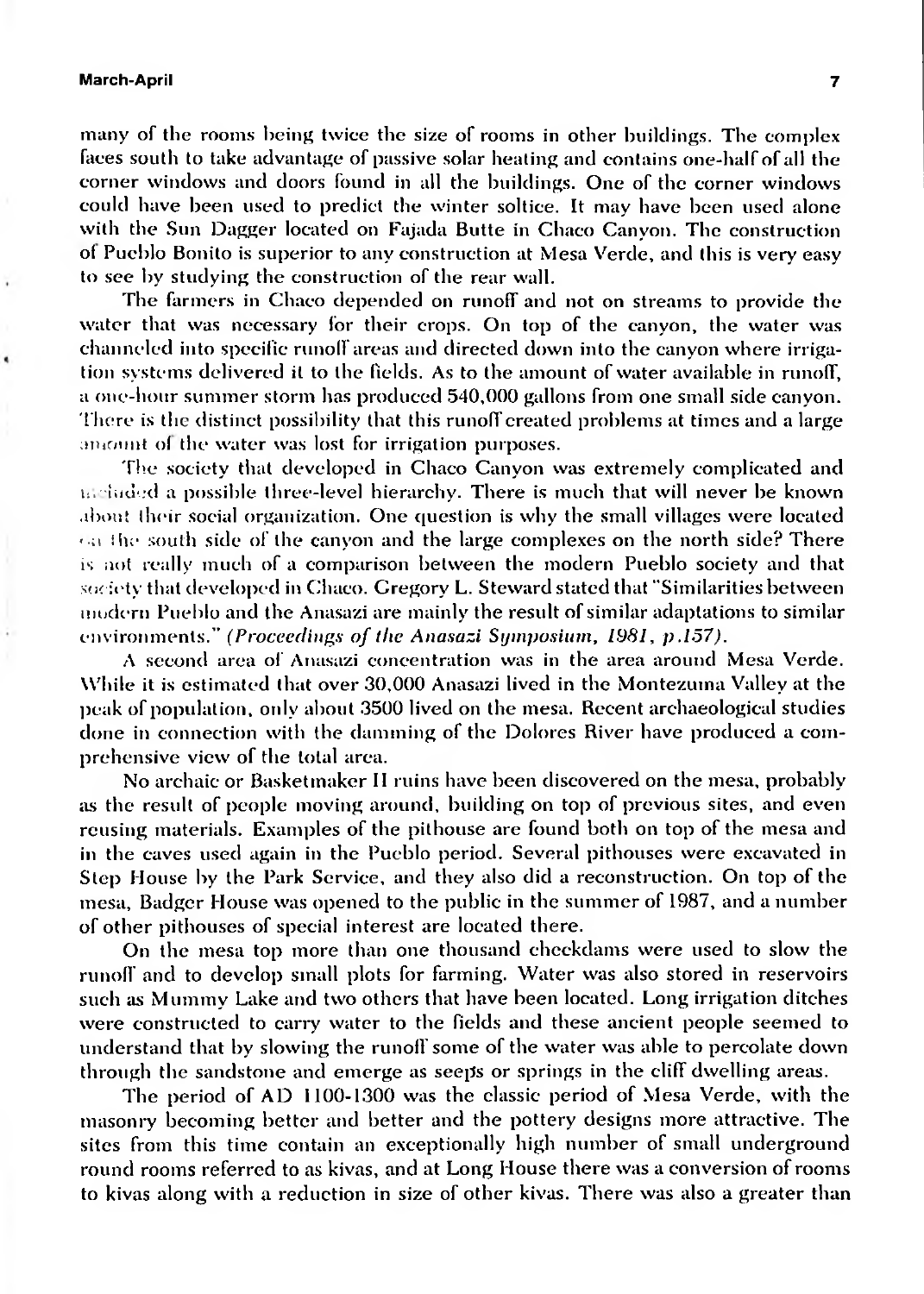usual number ofstorage rooms which raises a question, as storage rooms are often associated with great kivas and none have been excavated.

We really do not know what the big houses in Mesa Verde are like because they have not been studied. The result of a combination of lack of money, the desire to study them carefully, and available time has prevented this work. There are three great kivas that could be excavated at Kiva Point on the Mountain Ute Reservation, and other major structures are located at Goodman Point and Bug Point, including one structure with a base of about 900 feet.

Several structures such as Far View House would have been most difficult to live in during the winter, and as the climate became colder and the supply of wood decreased, more of the habitations on the mesa top might have become unsuitable. The last great building on the mesa top was Sun Temple which was never completed as the people moved into the cliff dwellings which provided warmer living conditions.

A smaller Anasazi group was located in Northern Arizona in the Kayenta area, and this location put them outside of the mainstream as is evident in their pottery during the Pueblo II and Pueblo III periods. Theirs was a more *r <sup>&</sup>gt;* region which helped keep life simple. They may have chosen to live in the  $di\bar{f}$  denotings so that the valuable farmland would not be wasted and because it provided butter protection from the weather. There was a nearby water supply for drinking and cooking, and streams may have supplied the irrigation water. The construction of their buildings was very poor compared to Chaco and Mesa Verde, and the major sites of Betatakin, Keet Seel, and Inscription House were not occupied over a long period of time. At Betatakin there was a peak population of about 125 people who built and used 150 rooms during a period from AD 1250-1286. There is a question of whether or not there were any underground round rooms or kivas here. There is one possible in the ruin and another one up the canyon. The people who lived at Betatakin came as a group and left as a group.

Keet Seel which is considered the best Anasazi ruin in Arizona was built and occupied during AD 1250-1300 with a population between 125 and 150 living in about 150 rooms. During this time, a number of changes were made in the rooms with several conversions of living areas to granaries, and several of these granaries were filled with corn and sealed when the inhabitants left. At Keet Seel one of the kivas was paved with slabs and had no sipapu.

There are six interesting aspects of the Anasazi culture that should be discussed. They are health, burials, cannibalism, the Mexican connection, Kokopelli, and why it all came to an end about AD 1300.

What little we know about the medical history of the Anasazi has been deduced from the remains. A major dental problem was worn teeth that resulted from the sand that was eaten along with the ground corn, and there were also the problems of tartar and pyorrhea. Many people over the age of twenty-nine had degenerative arthritis which was located in the spinal column for many. Poor hygiene, resulting from a lack of water and crowding, helped spread infections and resulted in diarrhea and respiratory problems. The turkeys that were kept in close proximity to dwelling units helped spread bacillary dysentery. Infectious diarrhea was probably endemic, and with other medical problems, the average Anasazi was dead by the age of forty.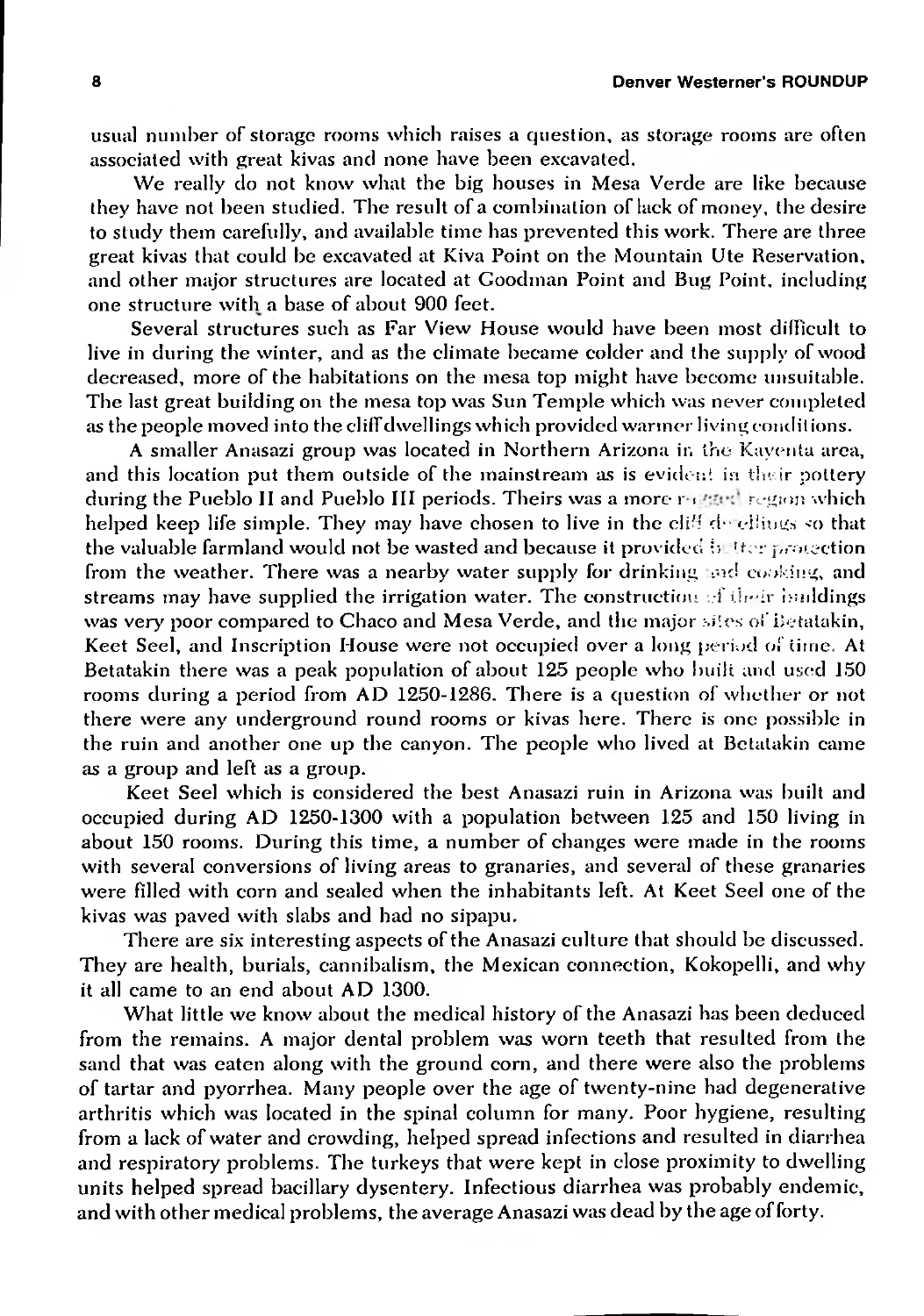There is a real mystery as to who was buried and where they were buried. Jesse Fewkes believed that he had found a special room at Mesa Verde that was used for cremations and that a round stone enclosure on the mesa top contained bone ashes. Richard Wetherill stated that he had evidence of cremation at Step House where bodies had been burned together with pottery in one large room. Neither of these discoveries has been substantiated by more recent archaeological work. Two groups of people who lived south of the Anasazi were the Hohokam who cremated their dead and the Mogollon who buried their dead in pits beneath their dwellings.

In Northern Arizona in the White Mountain region cinerary burials have been discovered where bodies were burned and the remains placed in grey vases. One major problem in studying the burials is the Navajo pothunters who have let greed overcome tribal taboos. Tsegi Canyon has been severly damaged by these pothunters for a number of years.

There is some evidence that burials indicated status as some were buried in a inn *■:* elaborate way. At Yellowjacket, a young man was buried with a mat under his  $b$ :  $\frac{1}{2}$  and another across the center of his body, and a bowl placed near his head. In Jomiscn Canyon near Mesa Verde, John Wetherill uncovered a grave that contained .: malting, five bodies with seventeen arrows across the head, and three infants on lop of a large mat under which was an adult. Another burial was under a sandstone lab. and buried with the man were his personal possessions.

In Kinboko or House Canyon near Marsh Pass a most interesting burial was discovered in 1914 by Alfred Kidder and Samuel Guernsey. In a three-foot-deep cist, there was the mummified upper body of a young woman with only one foot and no legs. The bones of an infant were scattered in her grave, and under her body was a possible trophy that may have once been tied around the woman's neck. It was the complete skin from the head of a man. The skin had been cut in three sections for removal from the skull and had been cured or tanned before being sewn back together. The hair was arranged in a most elaborate style, and the face had been painted several colors. No one today seems to know the reason for this item in the woman's grave.

At another location, the body of a man had been cut in half and then sewn back together before burial, and instead of sandals, the body wore moccasins. At Canyon del Muerto, a grave was opened that contained a pair of forearms and hands lying palms up, side by side, on a bed of grass. The wrists were wrapped with three necklaces with abalone shell pendants. There were two very fine pairs of sandals in the grave. There have also been graves in which only the skull was present.

A number of burials have been found in the refuse dump or midden that is a part of nearly all settlements. It was not a sign of disrespect to be buried there as the earth was considered sacred, and all things are from the earth and will return to the earth. It was also an easy place to dig a grave.

There is a scarcity of burials in Chaco Canyon with only seven hundred being recorded. It may be that others have been found, looted and not reported. It is also possible that many burials were in alluvial fill or in the fields and that rapid decay destroyed the remains. Another possible reason for the lack of burials could be that the major buildings were in use for only certain times of the year and there were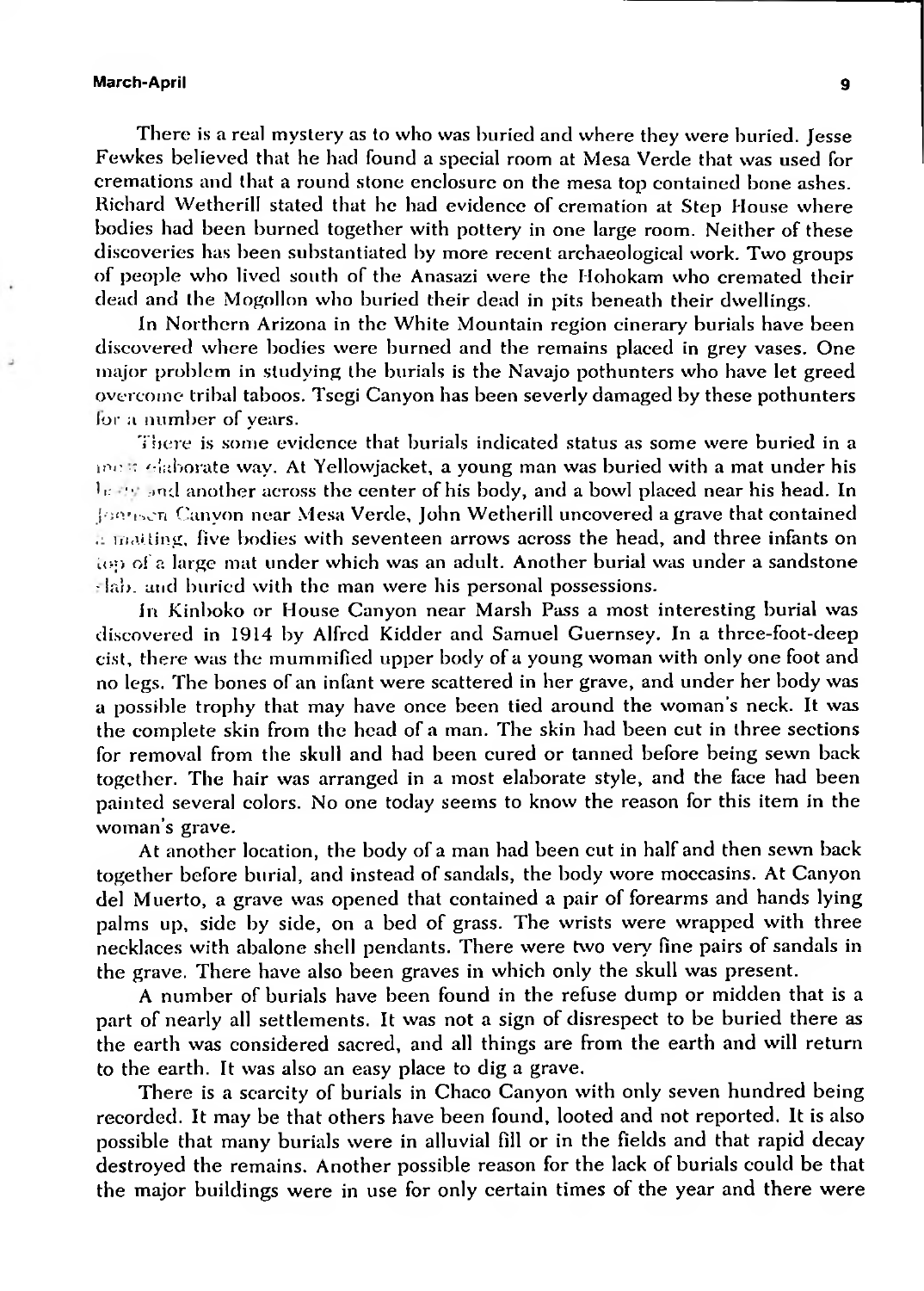

Spruce Tree House, Mesa Verde National Park

not that many deaths. At Kin Kletso there are seventy-six burials unearthed but Kin Kletso was built by outsiders who differed greatly from the earlier residents of the canyon. At Aztec Ruins most of the burials are from the Mesa Verde occupation alter the withdrawal ofthe Chacoans. There are still more questions than answers regarding the disposal of the dead.

Another aspect of the Anasazi that invites a great number of questions but few answers was cannibalism. In San Juan County, Utah, there are at least fifteen documented sites that show evidence of cannibalism. At one site there are the mutilated bones of ten to fifteen people, and these bones indicate that the bodies were cut into pieces and scraped clean, and the bases of the skulls were broken open for the contents. In a twenty-two-room Pueblo in Mancos Canyon, Colorado, bones have been broken open for the marrow, the skulls cleaned and all bones broken. The fact that the vertebrae, torso and pelvic bones are missing would indicate that perhaps the people were killed at another location and that the bodies were butchered with only the meaty parts brought home.

In Northern Arizona, the remains of twenty-five to thirty humans were in a six-and-a-half-foot pit. While the vertebrae and pelvises were missing, there were a few ribs, feet, and hands. The arms and legs were broken into pieces four or five inches long which would be stewpot size. The ends of the bones were charred, but the middle sections of the bones would seem to indicate that they were cooked with the meat on the bone. In Penasco Blanco at Chaco, the debris of what has been referred to as a cannibal feast consisted of human bones, cracked open, and charred skulls. The question, is was this the remains of a religious ritual or were the Anasazi just hungry?

The amount of influence from Mesoamerica on the Anasazi culture is a topic that has aroused the interest of a number of researchers. One point of view is that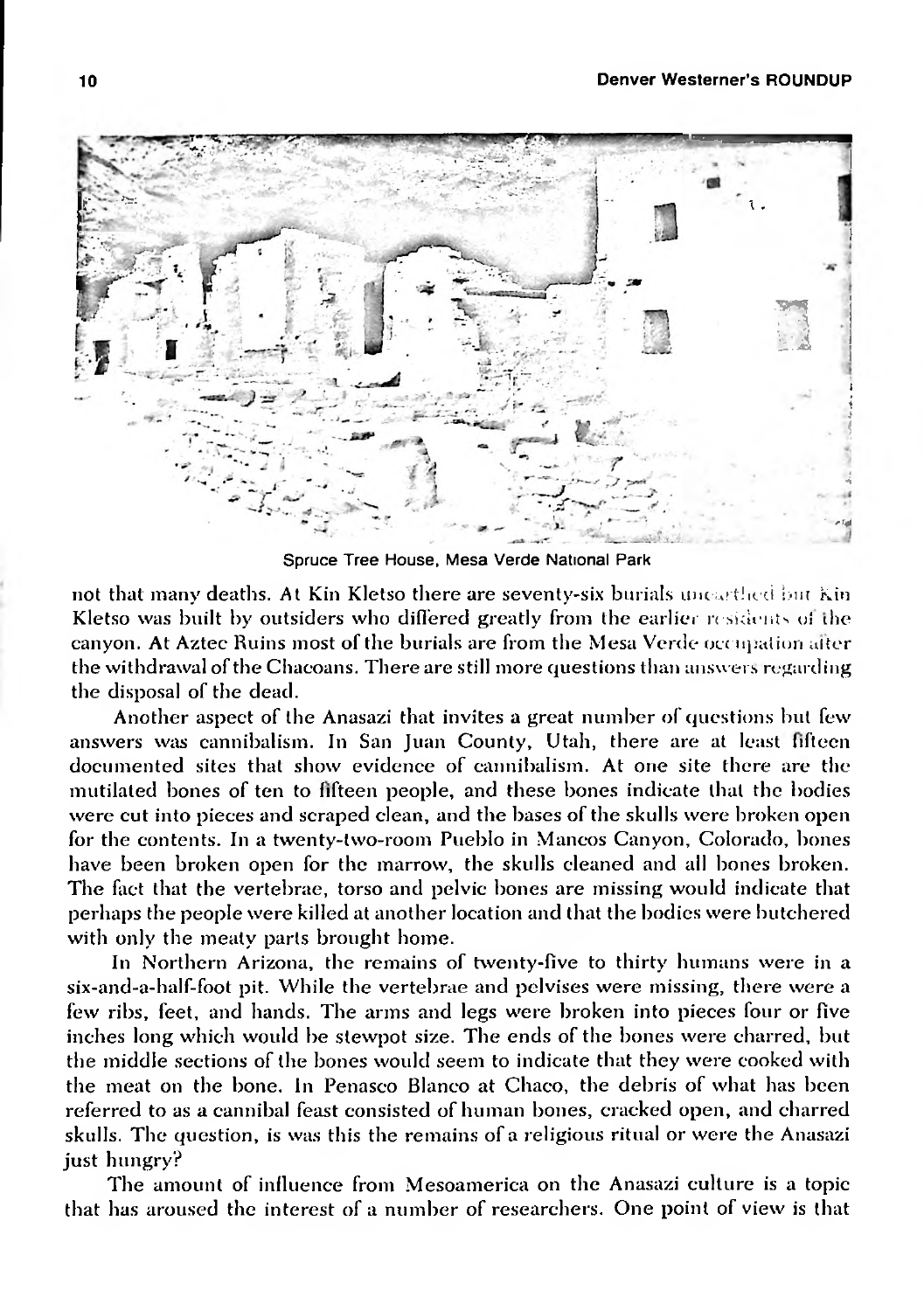there was a process that took several thousand years but by the first century AD there was a chain of communities from Jalisco to New Mexico and Arizona. Both material goods and ideas traveled up this pochteca-like trade route with corn, squash, beans, cotton, macaws, and copper products coming along with new ideas in water control, human sacrifice, trophy heads, the Kachina Cult, and certain architectual features. The introduction of the great kiva which was thirty to sixty feet wide and two to five feet deep might be based on the circular community structure in Jalisco and could have been used as a pochteca trading center.

Some question this impact because of a lack of artifacts, but if a comparison is made with the amount of artifacts from the Spanish entrada, there is a similar amount of artifacts. The lack of artifacts of foreign or exotic nature is the rule and not the exception. The question is was the decline ofChaco related to the withdrawal of the pochteca?

According to several sources, the Kachina Cult was introduced about AD 1100, and the Inst deity depicted in rock art was a kachina known as Kokopelli whose  $\lim_{x \to a}$  i. seen from Mexico to the Pajarito Plateau in New Mexico. He is also a mudera Puchlo kachina known as the Assassin Fly Kachina or the Humpbacked  $F_{\text{adv}}$  Player. This kachina is often pushed into the back areas because of the non-Hopi restrelats on phallic exhibitions. He bears a resemblance to the Mayan god, Ek Chuali, and iias a long nose, black body, humpback, and exposed genitals. The hump contains gills for the women he seduces. The Hopi have added a female counterpart, Kokopelli Mana who seduces the men she catches.

There are still a few authors who try to make a mystery out ofwhere the Anasazi moved to when they left the Four Corners area, but there is a consensus among archaeologists that the move was eventually to the Rio Grande, Zuni, and Hopi Pueblos. The real question is, why did they leave when they did? It was not a sudden event such as was considered by Nordenskiold and others who saw outside attackers such as the Navajo and Apache as the reason for leaving. It is now established that the Athabascans came into the area about one hundred years after the Anasazi had moved on to other places. There is almost no sign of warfare even in the guise of the raiding of anyone, including the Piutes who were mentioned at a recent conference. When the people left it was peacefully and in good order with small groups, possibly clans, leaving over a period of time.

In the Hovenweep country, the move was first to the heads of the canyons where water was available. Those in southwestern Utah held out longer than those in the Dolores Valley as they moved to the cliffs where it was drier and cooler and food storage was improved. This last item had become especially important as was seen in the building of a food storage complex in AD 1260. The narrow canyon provided springs and seeps and a greater diversity of plants and animals which was very important as the people were depending more on hunting and gathering than they had done for a number of years.

The question is, why did they leave? First, it was rare for any site to remain occupied longer than about one hundred years because of a reduction of available resources such as wood and game. At this point, there seems to have been a combination of reasons that often varied from place to place. In some areas, there had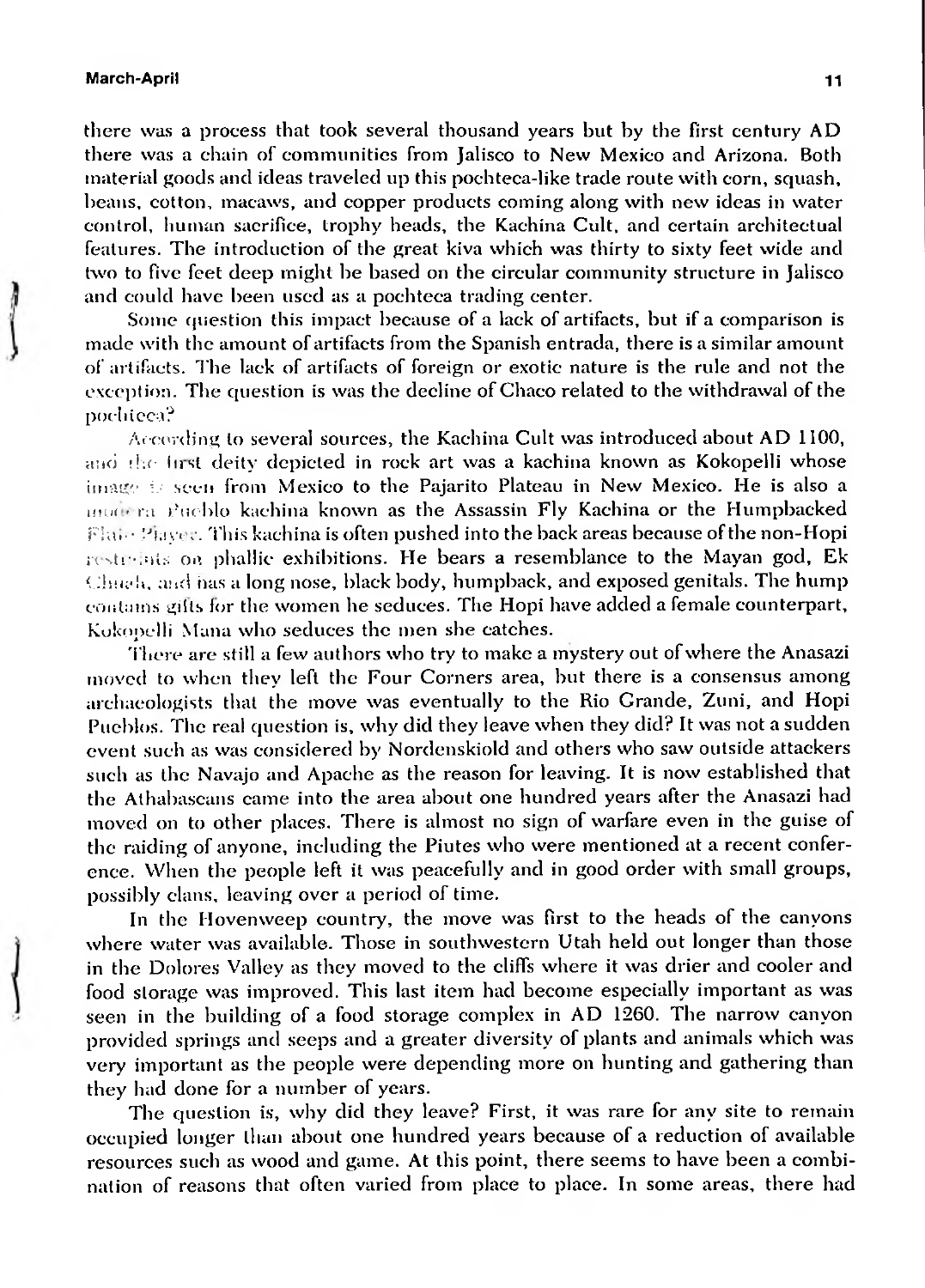#### **12 Denver Westerner's ROUNDUP**

**r**

been a rapid growth in population that strained the situation in both a physical and mental sense, and yet the small sites seem to have been abandoned first as new ideas are not as rapidly accepted by non-marginal groups. Often there was a local extinction of game and the carrying capacity of the land was reduced.

The people ofChaco started leaving about AO 1000, and the last major construction was in AO 1120. There was a later reoccupation, but everyone was probably gone by AD 1300. Did the eleventh-century collapse of the Toltec Empire and the overthrow of their outpost at Casas Grandes have any effect on Chaco? Was it a combination ofseveral things including loss of ground cover, arroyo cutting, changes in precipitation patterns, alkalization of the fields, disease, social and/or religious breakdown, or was it just that times change and it was time to move on? It could have been any or all of these factors.

Tree rings are a better indicator of winter moisture than summer moisture, and while winter moisture dominated before AD 800, there was a shift to summer rains from AD 750-1100 which when combined with the removal of final cover would increase the runoffand reduce the amount ofwater available for crops. Tins c: nbined with several other factors would have had a decided impact over the long period.

It seems that the more that is discovered about the Anasazi the less is really known. Over the years, some have believed that they had the answer to the social organization of these people. One of these was Neil Judd who described the daily lives of the residents of Pueblo Bonito for the readers of National Geographic. Another group was the employees of the National Park Service who, well into the 1970s, told how 1000 people lived in Pueblo Bonito and that 7000 lived in the canyon. The problem is that archaeology can not determine social organization and come up with all the answers, but if answers are not available, some people will make them up.

As Paul Grebinger wrote, "In Southwest archaeology there has been a substitution of analogies from present behavior and its material products for archaeologically derived description and explanation of past behavior." *(Discovering Past Behavior*— *Experiments in the Archaeology ofthe American Southwest, p. 1).* This ethnographic analogy which is a comparison with the modern Pueblo is full of possible mistakes, a number of which have been made in the past.

There are many facts that will never be discovered regarding the Anasazi, but archaeologists and others who have an interest in this topic will continue the search for information because the Anaszzi lived in an area that still draws people to it in a spiritual way, and it is fun trying to find the answers.

#### SELECTED BIBLIOGRAPHY

Barnes. F. A. and Pendleton, Michaelene *Canyon Country Prehistoric Indians.* Salt Lake, Utah: Wasatch Publishers, Inc., 1979.

Berger. Joanne II and Berger. Edward F. *Insights Into The Ancient Ones.* Cortez. Colorado- Cortez Printers, 1980. Cassells, E. Steve. *The Archeology ofColorado.* Boulder, Colorado: Johnson Books, 1983.

Corbett. John M. *Aztec Ruins National Monument* Washington, D.C.: Government Printing Office. 1962

Dean, Jeffry S. *Chronological Analysis ofTsegi Phase Sites in Northeastern Arizona.* Tucson. The University of Arizona Press. 1969.

Earley. Frank L. *Chaco Canyon.* Littleton. Colorado: Museum of Anthropology, 1976.

Eddy, Frank W. *Archaeological investigations at Chimney Rock Mesa: 1970-1972.* Boulder, Colorado: The Colorado Archaeological Society, 1977.

Ferguson, William <sup>M</sup> and **Rohn,** Arthur II. *Anasazi Ruins ofthe Southwest in Color.* Albuquerque: University of New Mexico Press. 1987.